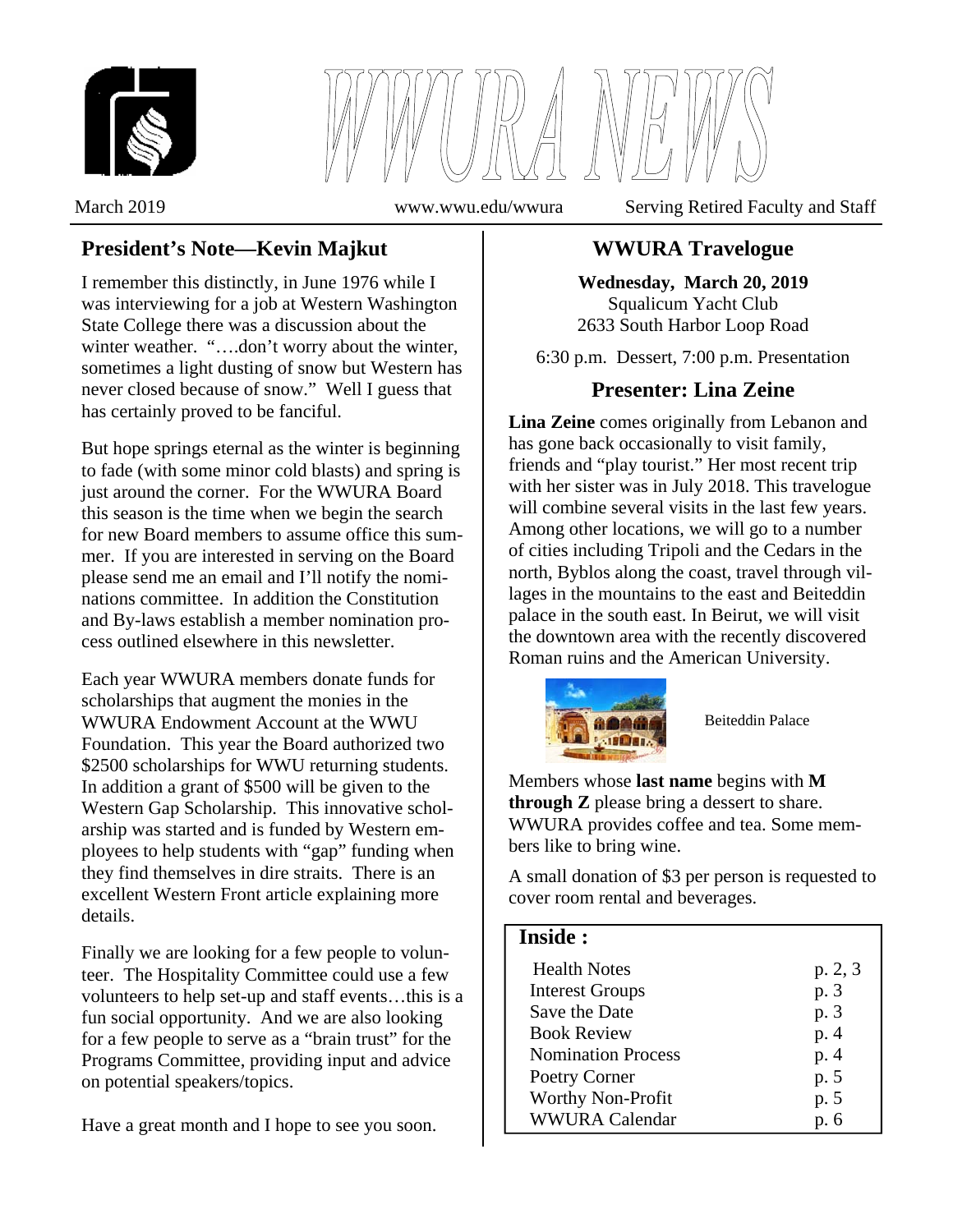# **2019 March Health Notes by Evelyn Ames**  *Preparing Food Safely: Simple Mistakes to Easily Correct*

**Mistake:** Thawing frozen raw meat and poultry on the counter. Why a mistake? Bacteria grow rapidly at room temperature and frozen foods thaw unevenly. USDA recommends thawing in the refrigerator (planning ahead is necessary). Once thawed, foods such as ground meat or turkey should be all right in the refrigerator for an extra day or two before cooking. Quicker option is to thaw in cold water. Put frozen food in a leak-proof bag and submerge food in cold water, changing water every 30 minutes. After thawing, cook food right away. Another option is to thaw in the microwave. Cook immediately after thawing.

**Mistake:** Rinsing or washing raw poultry prior to cooking. Raw poultry carries Campylobacter bacteria and may be contaminated with Salmonella and Clostridium perfringens (major causes of food poisoning). Giving raw poultry a scrub doesn't get rid of these pathogens. Quite the opposite. They can easily be splashed to sinks and counters. Juice from meat can contaminate a cook's hands, so washing hands throughout food preparation is important.

**Mistake:** Not paying attention to food recalls. Center for Foodborne Illness Research and Prevention reports people don't hear about a recall or, if they do, they assume the recall is not near them. The Center suggests three rules to follow: (1) Don't assume your area isn't affected: "Companies might say where the food originated and offer identification information like a product code to look for on the packaging, but they aren't required to share where exactly a contaminated product was sold." The onus is on the buyer. (2) Don't ignore a recall just because it's "voluntary". Most food recalls are voluntary. Companies do recalls when there is a real threat to public health. (3) Throw the product out immediately. Discard and wash hands and surfaces.

**Mistake:** Not washing fruits and vegetables with inedible skins. FDA recommends washing *all* produce (e.g., apples, oranges, avocados, potatoes) before cutting or peeling so there is no transfer of dirt from the skin to the pulp. The exception is prewashed produce, but many people wash this, too. Running water over produce is sufficient. Contamination on fruits and vegetable skins is a real concern. *Listeria monocytogenes* was found on skins of more than 17 percent of the 361 avocado skins tested. Listeriosis is a serious bacterial illness. (Check earlier Health Notes on bacterial infections.)

**Mistake:** Not using a meat thermometer. Color, smell and taste are not reliable methods of checking readiness of whether food is done. Looking for pink spots in meat to check readiness is not as safe as using a digital tip-sensitive thermometer for meat and poultry to test for "doneness." Foodsafety.gov maintains a list of safe minimum cooking temperatures.

**Mistake:** Skipping washing hands and food surfaces between food preparation stages. When preparing raw meat or poultry, it is important to wash hands every time one comes into contact with meat or poultry. It is important to prevent cross-contamination. Suggestion: scrub hands together with soap and water for at least 20 seconds while humming "Happy Birthday". Clean surfaces thoroughly and consider using a separate cutting board for meat/poultry/fish. Replace or sanitize sponges (one minute in microwave) and cleaning cloths often.

**Mistake:** Not separating raw meat from other produce, starting at grocery store and ending in refrigerator! Bacteria from raw poultry products can transfer to packaging via meat juice. Separating meat products from other produce and grocery items can prevent cross-contamination. Avoid licking fingers when trying to open plastic bags to insert meat products or other produce after taking them off shelves. Food storage habits at home (e.g., putting package of meat on kitchen counter without a protective bag) can contribute to cross-contamination, even when handled safely in the grocery store. Ready to eat food should be separated -2- (*cont'd on page 3)*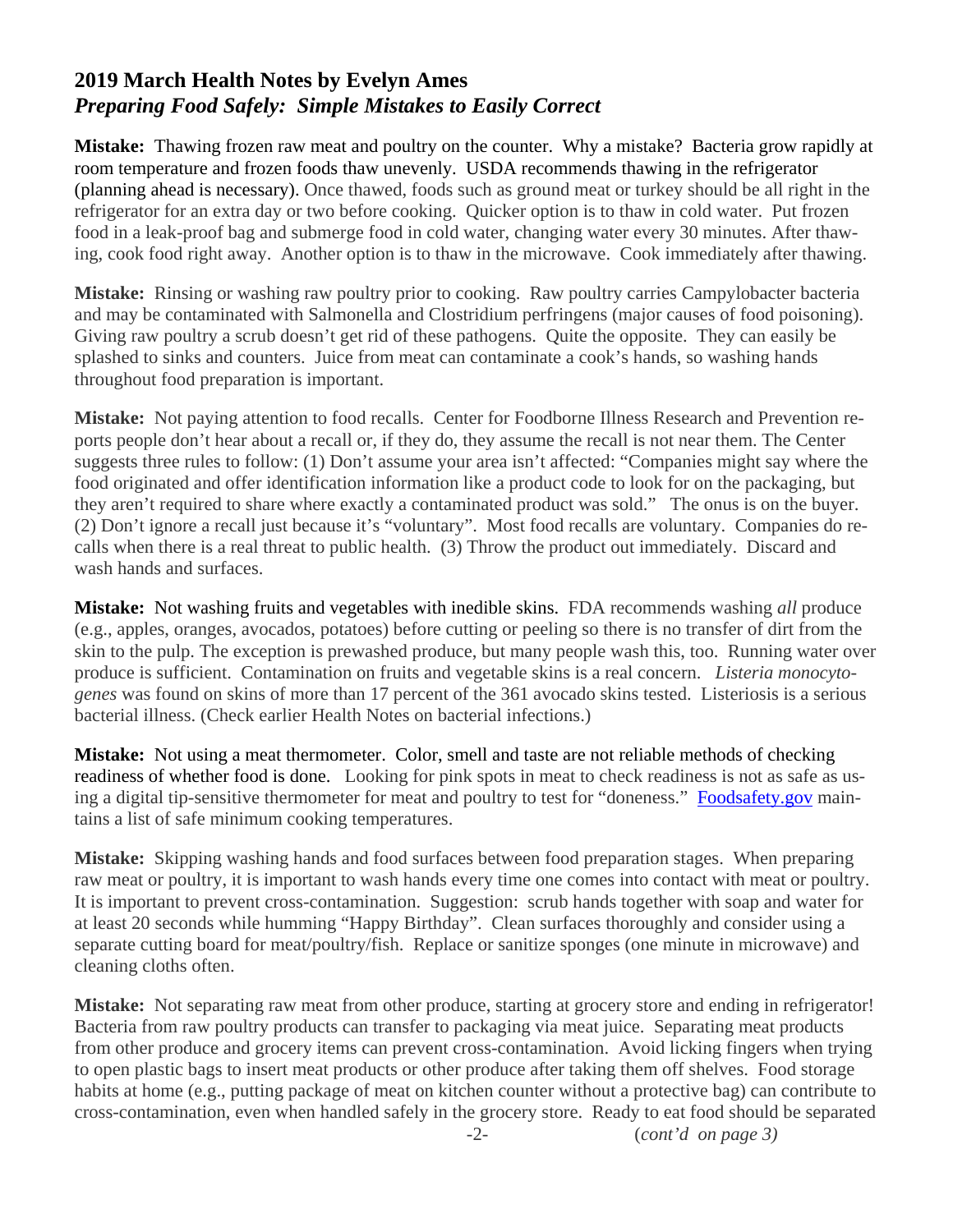### **Health Notes**, cont'd

from uncooked eggs, uncooked meat, and uncooked seafood when placing them in grocery cart and when bagged at grocery checkout!

**Mistake:** Leaving food out too long after cooking or eating. Food safety experts suggest food should never be left out for more than two hours. In other words, refrigerate food ASAP! Foodsafety.gov recommends heating leftovers to a minimum internal temperature of 165 degrees.

https://www.foodsafety.gov/ (**check out Tips for Meal Kit and Food Delivery Safety Jan 2019)** https://www.msn.com/en-us/health/wellness/8-surprising-food-safety-mistakes-you-might-be-making/ar-BBS7o7G?ocid=spartandhp

### **MARCH 2019 INTEREST GROUPS**

If you are interested in one of the groups please call or email the contact person.

BOOK GROUP--Donna Moore, 360-733-5769 dfmoore12@gmail.com

We will meet on Tuesday at 2:00 pm March19th at the home of Donna Moore, 1200 Birch Falls Dr.

 March's book is *Eleanor Oliphant is Completely Fine* by Gail Honeyman, discussion leader- Barb Evans, treats-Gloria Craven

April's book is *Becoming* by Michelle Obama, discussion leader-Pat Clarke, treats-Pat

BRIDGE GROUP—Caryl Hinckley, 360-739-1036, carylchinckley@hotmail.com Is anyone interested in restarting the bridge group? Let Caryl or Barb Evans know.

INFORMAL DINING -- Janet Berg, 360-733-4654, janetlila@hotmail.com Informal dining is ongoing. Mary Jo has sent out information for the remainder of the year. If you did not receive a copy, let Mary Jo know. 360-671-6402.

OPERA GROUP--Evelyn Ames, 360-734-3184, evelyn.ames@wwu.edu Contact Evelyn for more information. Met HD: March 30 - Wagner's *Die Walkure* 

WRITER'S GROUP - Troy Faith Ward, 425-299-4924, troyfaithward@gmail.com. Meets twice a month. The groups are kept small so there is time for reading and critiquing each other's work.

HAPPY HOUR—Claire Bowden, 360-540-2122 clairebowden14@gmail.com The "Happy Hour" group will not get together this month, but will resume meeting in May 2019.

## **Save the Date- May 9th**

We are pleased to announce that the February luncheon program (which was cancelled because of snow) has been rescheduled for Thursday May 9. There is no topic more germane to our times than the use of Plastics and the end-of-life options for these products. **Dr. Mark Peyron** and his colleague **Dr. Marion Brodhagen,** Western faculty, will present an examination of the technical challenges, economic compromises, and practical realities of the use of these materials, based on grant research they are conducting. Members of the Western community will not want to miss this presentation. A reservation form will be provided in the April Newsletter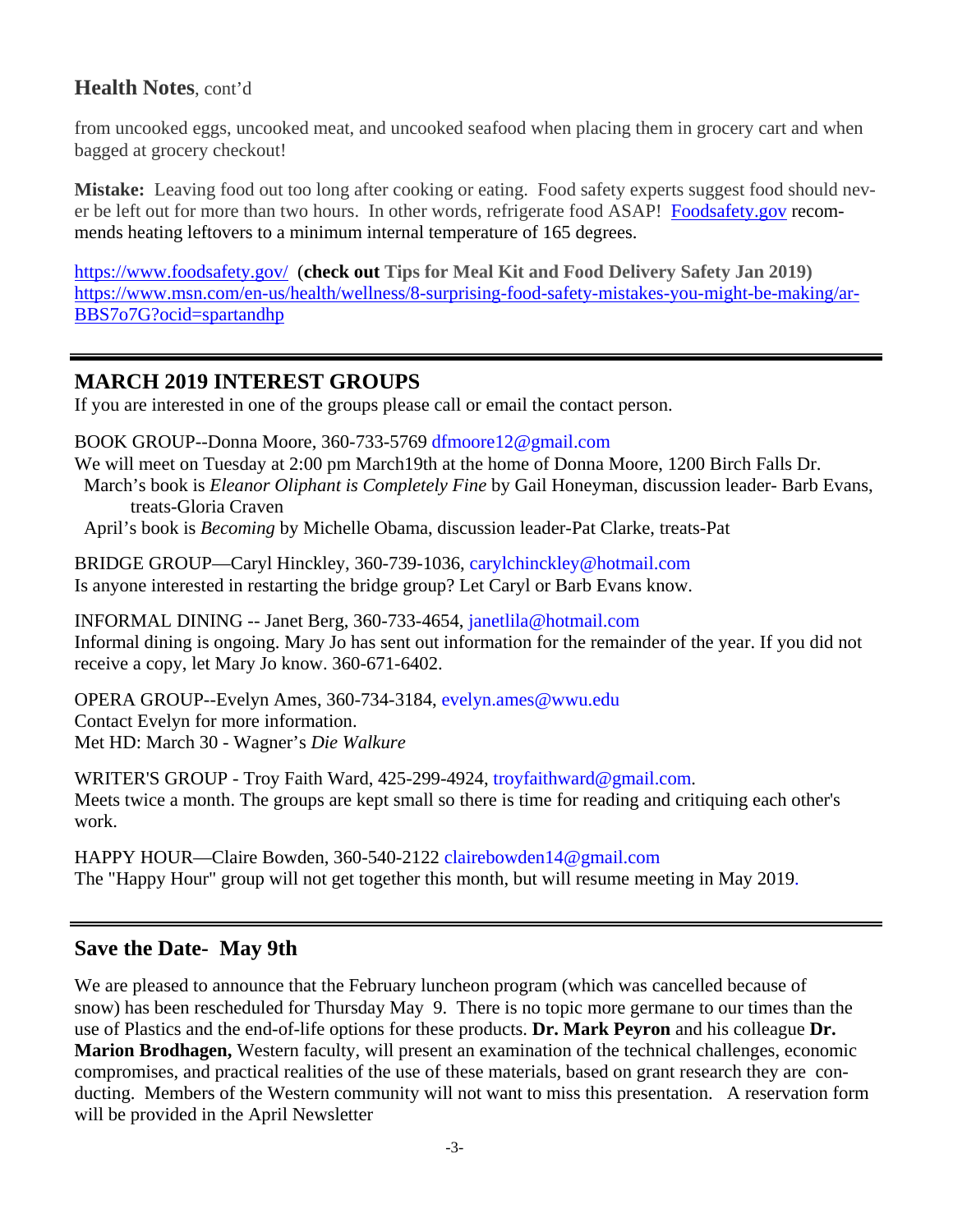## **Book Review**

#### **Churchill: Walking with Destiny by Andrew Roberts—A Review**

This important book is huge—982 pages of text—by a prize-winning biographer and about one of the most important men of the  $20<sup>th</sup>$  century. Since it is now more than 50 years since Winston Churchill's death, Andrew Roberts had available a prodigious amount of material earlier biographers could not consult. It looks as though he read all of it, published and archival—biographies, memoirs, histories, diaries, log books, note books, George VI's notes of their weekly conferences, etc., etc. What emerges is a fascinating, vast, comprehensive, copiously researched and annotated triumph. (Several times we learn about a meeting or lunch from what the mistress of one of the men who were there confided to her diary.)

Winston was born in 1974 into an important aristocratic family with a brilliantly successful political father and an American mother of great wealth and beauty, both of them too busy with their political and social lives to give Winston the love and attention he longed for as a boy, and indeed for all of his life. For some reason, he was convinced from his teen years that he was destined to save England and to die young. As a result, he took great risks to establish himself early as a military hero. He was in fact a hero of the Boer War and served with distinction in the trenches of World War I. He venerated the British Empire.

Roberts reports Churchill's complex life in scrupulous detail—his wooing of the beauty who became his wife and lifelong love and support, Clementine; his several cabinet posts during WW I; his fidelity to the values as a Tory Democrat, while shifting parties; his early championing of the tank; his being the founding godfather of the RAF, and more. Churchill was a talented painter, a butterfly fancier, bricklayer, military strategist, public speaker, historian. Inheriting almost no money, he supported himself and Clemmie by writing thirty-some published books. Because of his brilliantly witty speeches, as a Member of Parliament, he always filled the house and never disappointed. Early on, he identified both Bolshevism and Nazism as despicable dangers to be not appeased but fiercely opposed.

When the imminent fall of France in 1940 vaulted him into the office of Prime Minister, he rose to the occasion like the man of destiny he was, rallying the British people through oratory and example to stand heroically alone against Hitler's Nazi Germany—until Hitler made the fatal mistake of attacking Soviet Russia and Japan made a similar mistake of committing Pearl Harbor. He did indeed save Britain. Andrews covers fully the Gallipoli campaign, Churchill's unearned reputation as a drunk, his fidelity as a friend. Winston died in 1965 at 90 years of age. This book is fittingly long and a compelling read about a great man.

#### **- Bob McDonnell**

### **Nomination Process**

Each year, the Board shall appoint a nominating committee of at least three persons. The committee shall invite suggestions from the membership and prepare a slate with a candidate for each Directorship. Three directors are elected each year: one faculty member, one representing classified staff/administrative exempt, and one at-large. Directors serve for three years. Anyone wishing to nominate someone from the membership must have obtained the consent of that person before submitting their name to the committee. Email Kevin Majkut (majkut.kevin@gmail.com) if you have a nomination.

The deadline for member nominations is March 26, 2019. The Board will approve the nominations slate on April 2, 2019 and ballots will be sent to the membership April 9th. -4-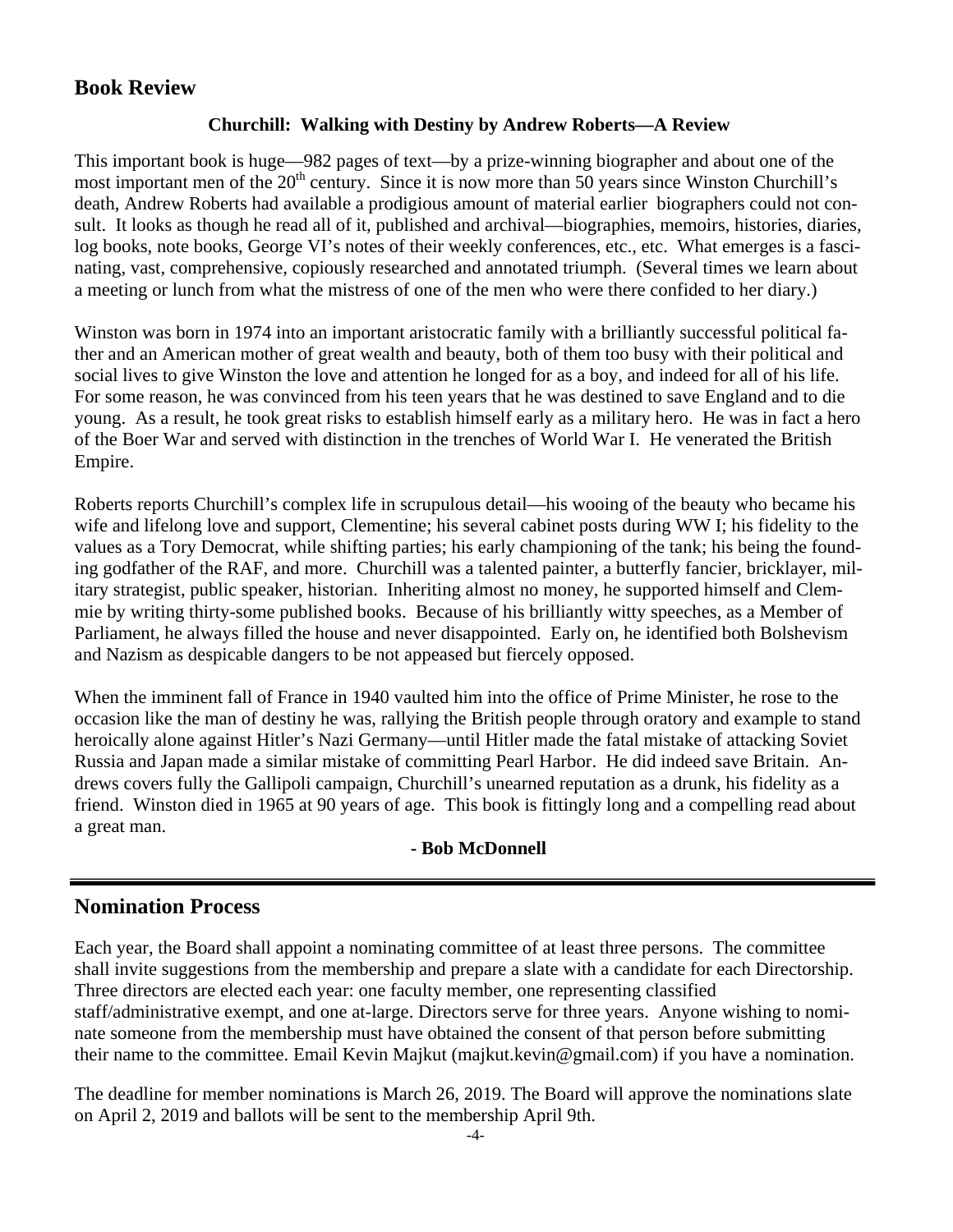### **Poetry Corner**

**Snow** 

 We always had snow in winter It started as white and cold Making everything look clean and connected Then the wonder of learning Every flake is unique As no two people are identical Mother told me that when I was born it was snowing From her hospital window she watched the thick, swirling snowflakes They were very big It was mid-November Snow is such a love /hate experience "Oh look! It's snowing." "Darn, the car is stuck" "Don't fall down, it's icy." It's so magical when it first starts to fall Then we sweep and plow and sprinkle salt Later, not so pristine – mixed with dirt And the grey tracks of struggling, sliding cars We wish it would all go away Then, of course, it does hanging its mind a few times Coming and going Then gone!

> February 2019 *Pat Clarke*

#### **Worthy Non-Profit**

#### **Skookum Kids –a Worthy Non-Profit**

Skookum Kids, in its own words, has been working toward "fixing the foster care system" by working directly with the system, since 2014. One of its most important activities is providing care for children during the first week of their being in foster care—which must be a bewildering if not scary time for the kids involved—at Skookum House, on McLeod Road. In 22018, it helped 200 kids make the transition from a neglectful or abusive home into state foster care. Skookum Kids also has a goal of adding 200 foster care parents by 2020 to relieve the strain on the system. It also provides supervision for meetings of kids with their birth parents. It has a spirited website. You'll enjoy reading it. It is entirely transparent, in that the website contains the most recent filing of the required annual report to the IRS. Skookum Kids welcomes volunteers for a variety of satisfying support activities. Skookum Kids is eager to talk to people interested in their work. The work with kids and parents is half of the work. The other half is advocating for healthy change in the government procedures and policies that structure the foster care system. They welcome both volunteers and money. The phone number is 360-975-3380.